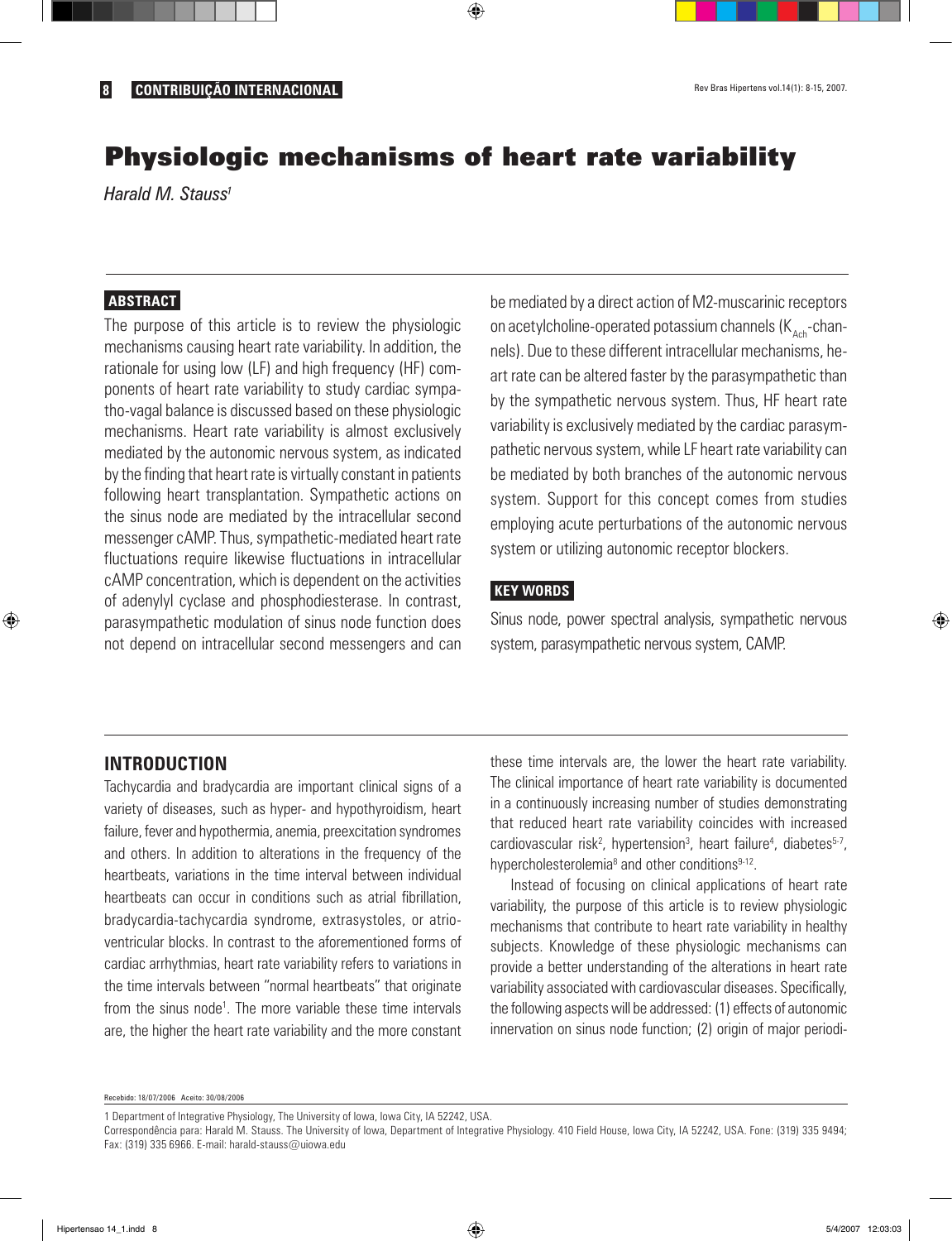cities in heart rate variability; (3) importance of time delays in autonomic signal transduction; and (4) heart rate spectral analysis as indicator of cardiac autonomic balance.

 $\bigoplus$ 

# **EFFECTS OF AUTONOMIC INNERVATION ON SINUS NODE FUNCTION**

In the absence of autonomic innervation, such as after cardiac transplantation, cardiac contractions occur with the precision of a "Swiss watch" and heart rate is almost constant without fluctuations in the time intervals between successive heartbeats13. To understand how autonomic innervation affects heart rate variability, one needs to consider the mechanisms that cause a constant heart rate in the absence of autonomic innervation. Figure 1 illustrates the major ionic currents contributing to the periodic generation of slow action potentials of the sino-atrial node. The inward current I<sub>f</sub> (funny current, mainly sodium) and the decline in potassium permeability (l<sub>k</sub>) contribute to the slow diastolic depolarization that characterizes phase 4 of the action potential. As the slow diastolic depolarization approaches a threshold potential of approximately –40 mV, voltage-operated  $Ca^{++}$ -channels open. The resulting inward  $Ca^{++}$ -current  $(I_{\alpha})$ contributes to the last third of the slow diastolic depolarization and, finally, initiates phase 0 of the next action potential. The depolarization at the end of phase 4 and during phase 0 activates potassium channels, which allow for the outward potassium current (I<sub>K</sub>) that contributes to repolarization following phase 0. Spontaneous inactivation of the potassium channels, causing a decline in l<sub>k</sub>, contributes to the slow diastolic depolarization during phase 4.

More than 50 years ago, Hutter and Trautwein<sup>14</sup> studied the effects of sympathetic and parasympathetic innervation on slow action potentials in the sinus node of frog hearts. Figure 2 demonstrates the major effects of electrical stimulation of cardiac parasympathetic (top) and sympathetic (bottom) efferent nerve fibers. Cardiac parasympathetic nerve stimulation (Figure 2, top) decelerated the slow diastolic depolarization (phase 4) and reduced the membrane potential at the end of the repolarization phase of the slow action potentials. In contrast, sympathetic nerve stimulation (Figure 2, bottom) accelerated the slow diastolic depolarization (phase 4) and increased the amplitude of the action potentials. The cellular mechanisms, causing these responses to cardiac sympathetic and parasympathetic nerve stimulation are illustrated in Figure 3. Norepinephrine, released from varicosities of cardiac sympathetic nerve fibers, binds to â<sub>1</sub>adreneric receptors that increase the activity of adenylyl cyclase via a stimulating  ${\sf G}_{_{\rm S}}$  protein. This leads to formation of cAMP from ATP. An increase in intracellular cAMP levels increases the funny current I<sub>f</sub> and the Ca<sup>++</sup>-current I<sub>ca</sub>. The greater funny current I<sub>f</sub> accelerates the slow diastolic depolarization during phase 4 of



**Figure 1.** Top: The slow response action potentials in the sino-atrial node are characterized by a slow, spontaneous rise (depolarization) in the membrane potential during phase 4 of the action potential. Once a threshold level is reached, phase 0 of the next action potential is initiated. Bottom: The important ionic currents are  $I_{\text{eq}}$  (calcium-current, contributes to depolarization in phase 0),  $I_{\kappa}$  (potassium current, contributes to repolarization following phase 0), and l<sub>f</sub> (funny current,

the slow action potential and the greater Ca<sup>++</sup>-current  $I_{\alpha}$  increases the amplitude. Both of these effects of the sympathetic nervous system on the slow action potentials of the sinus node cells were nicely demonstrated in the classic experiments by Hutter and Trautwein (Figure 2, bottom)<sup>14</sup>. Vice versa, acetylcholine, released from cardiac vagal efferent nerve terminals, binds to M2-muscarinic receptors and inhibits adenylyl cyclase via an inhibitory G<sub>I</sub> protein. This decreases cAMP formation and reduces the funny current I<sub>f</sub> and the Ca++-current I<sub>ca</sub>. In addition to the inhibition of adenylyl cyclase, M2-muscarinic receptors also increase the open probability of acetylcholine-operated potassium channels  $(K<sub>ACh</sub>-channels)$ . This increases the outward potassium current l<sub>k</sub>, leading to a greater hyperpolarization during the repolarization phase of the slow action potentials of the sinus node cells. Thus, the slow diastolic depolarization during phase 4 starts at a more hyperpolarized (more negative) membrane potential and it takes longer until the threshold for the next action potential is reached. Again, the experiments by Hutter and Trautwein (Figure 2, top)<sup>14</sup> nicely demonstrate these actions of parasympathetic innervation of the sinus node.

◈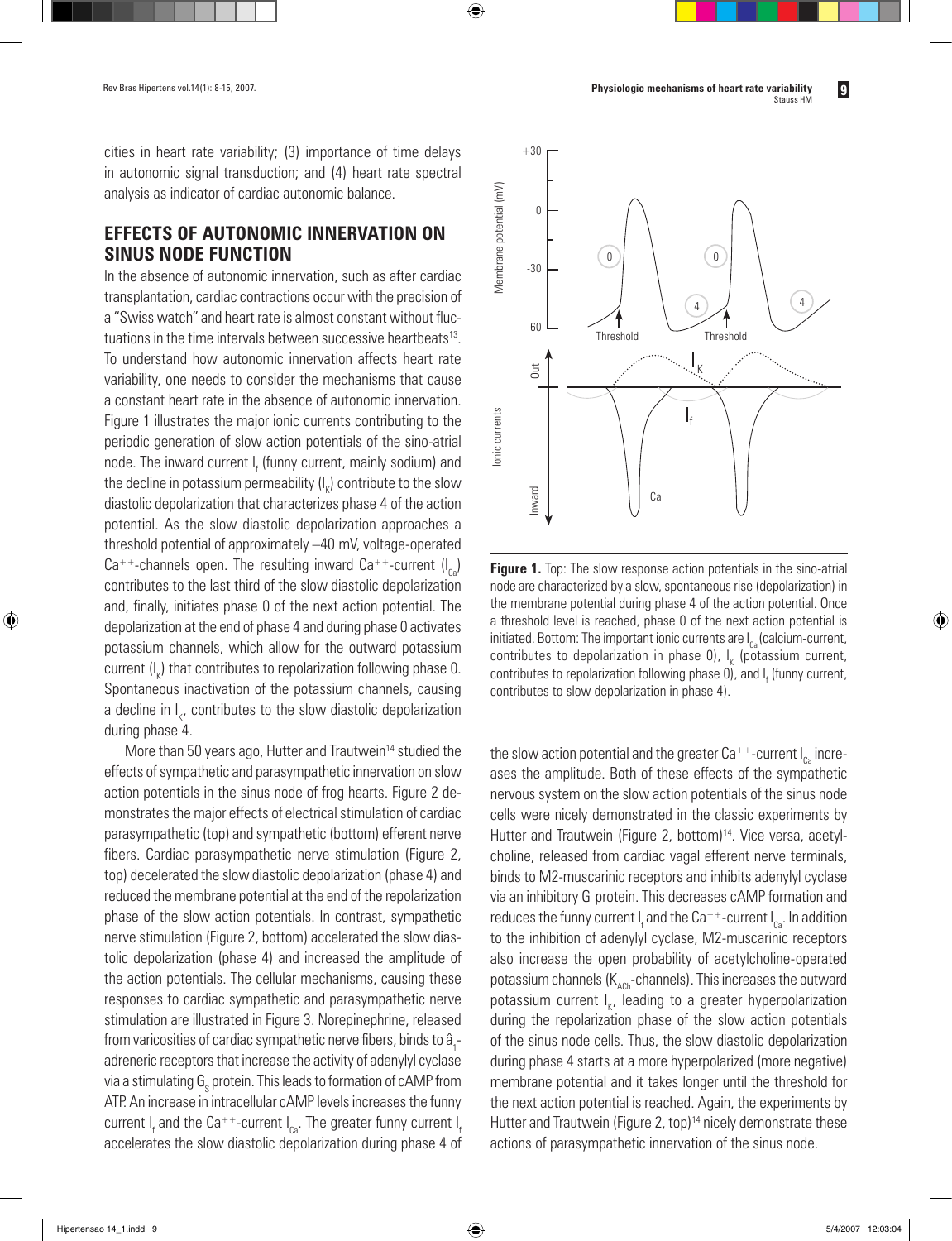◈

**10** Physiologic mechanisms of heart rate variability<br> **10** Physiologic mechanisms of heart rate variability Stauss HM



Figure 2. Top: Effect of vagus stimulation (X stimulation) on the membrane potential of a pacemaker fiber in a spontaneously beating frog heart. Vagus stimulation causes an increase in potassium current IK, which causes a more pronounced repolarization (more negative membrane potential) before phase 4. A reduction in the funny current If decelerates the slow diastolic depolarization during phase 4 (slower rate of depolarization). Bottom: Effect of sympathetic stimulation on the membrane potential of a pacemaker fiber in a spontaneously beating frog heart. An increase in the funny current If accelerates the slow diastolic depolarization during phase 4 (faster rate of depolarization). The increased  $Ca++-current$ ICa enhances the amplitude of the action potentials.

These intracellular mechanisms of sympathetic and parasympathetic modulation of sinus node function have important implications for heart rate variability. Fluctuations in heart rate elicited via the sympathetic nervous system require fluctuations in the intracellular concentration of cAMP. The time course of these fluctuations depends on cAMP synthesis via adenylyl cyclase and cAMP breakdown by phosphodiesterase. In contrast, the parasympathetic nervous system does not require fluctuations in cAMP to affect heart rate, since M2-muscarinic receptors can affect  $K_{\text{ACD}}$ -channels and the outward potassium current  $I_{K}$ directly via a  $\mathsf{G}_\kappa$  protein. This mechanism is considerably faster than synthesis and breakdown of cAMP. Thus, the parasympathetic nervous system can elicit heart rate fluctuations at a higher frequency than the sympathetic nervous system.

# **ORIGIN OF MAJOR PERIODICITIES IN HEART RATE VARIABILITY**

Day-night periodicity: A major portion of heart rate variability is related to periodic fluctuations in heart rate, such as the daynight cycle. The circadian periodicity of heart rate in humans is most likely related to greater physical and mental activity during the day compared to the night. With this regard, it is interesting



 $\bigoplus$ 

Figure 3. Intracellular mechanisms of autonomic control of sinus node function. Norepinephrine (NE) binds to ß<sub>1</sub>-adrenergic receptors, which increases the activity of adenylyl-cyclase via a stimulating G protein (GS). This causes synthesis of cAMP, which increases the funny current If and the calcium current ICa. Acetylcholine (Ach) binds to M2-muscarinergic receptors. This activates a GK protein, which increases to open probability of acetylcholine-dependent potassium channels (KACh), leading to an increase in the hyperpolarizing potassium current IK. M2-muscarinergic receptors also inhibit adenylyl-cyclase via an inhibitory G protein (Gi) and, therefore, antagonize sympathetic, â1-adrenergic receptor-mediated effects on If and ICa. It is important to note that sympathetic actions on the sinus node require the synthesis of the 2nd messenger cAMP, whereas parasympathetic control of sinus node function does not require synthesis of 2nd messengers.

to note that the recent invent of a technique allowing for longterm telemetric sympathetic nerve activity recording in rabbits demonstrated that renal sympathetic nerve activity increases during the day and decreases during the night $15$ . A similar circadian rhythm is likely to exist for cardiac sympathetic nerve activity and may therefore contribute to circadian fluctuations in heart rate.

Respiratory sinus arrhythmia: Another obvious periodicity in heart rate is respiratory sinus arrhythmia that is characterized by tachycardia during inspiration and bradycardia during expiration (Figure 4). It has been suggested that respiratory sinus arrhythmia is mainly mediated mechanically by periodic fluctuations in cardiac filling secondary to ventilatory changes in venous return to the heart<sup>16-18</sup>. In contrast, it has also been suggested that respiratory sinus arrhythmia is the result of entrainment of central nervous system oscillators driving respiration and autonomic nervous system activity, respectively<sup>19,20</sup>.

The mechanical theory is based on the consideration that ventilatory fluctuations in intrathoracic pressure cause likewise fluctuations in venous return to the heart, cardiac filling, and stroke volume<sup>21</sup>. This elicits similar oscillations in cardiac output and arterial blood pressure. The respiratory fluctuations in blood pressure would elicit the baroreceptor reflex that generates respiratory fluctuations in heart rate by modulating cardiac sympathetic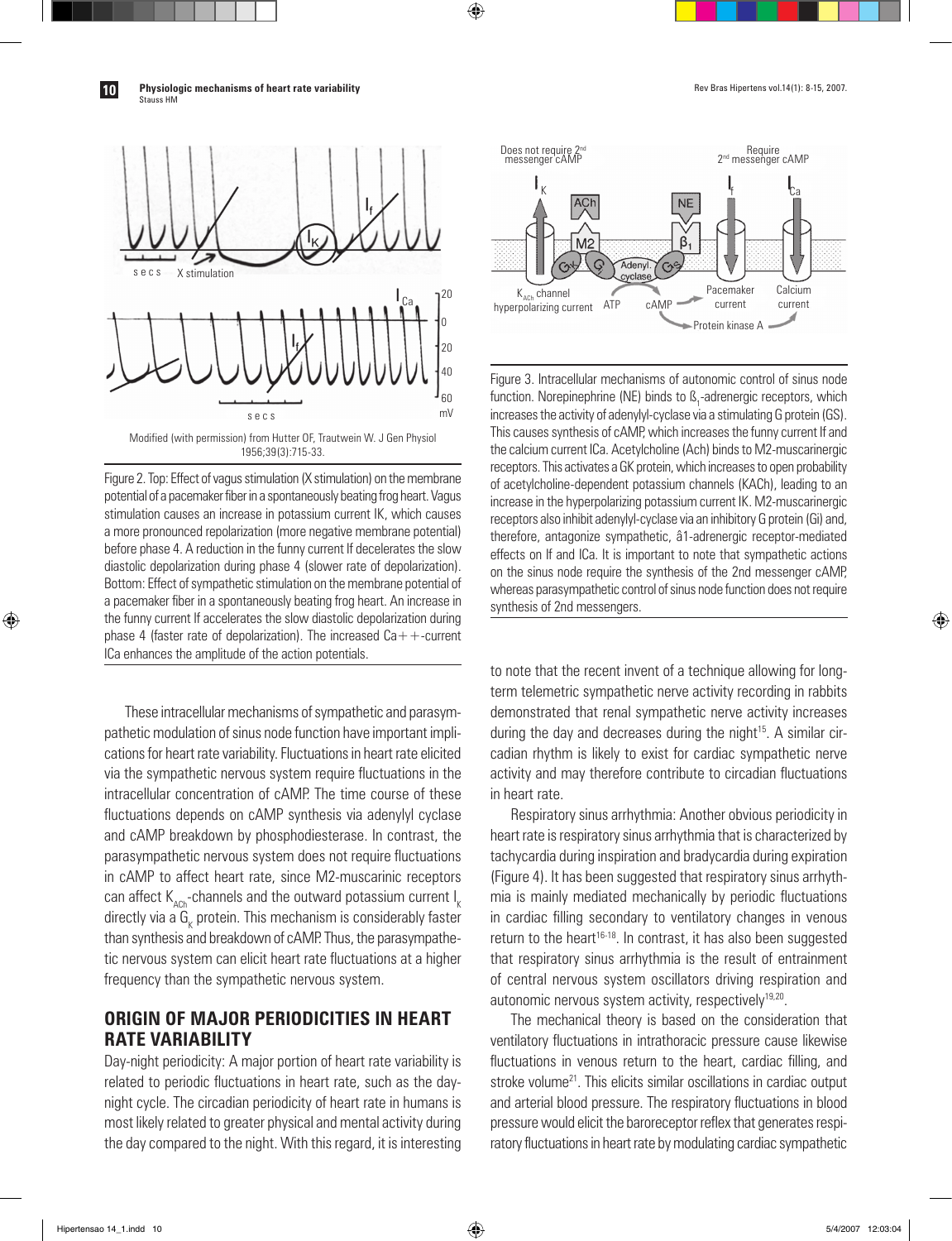

**Figure 4.** Strong respiratory sinus arrhythmia (high frequency heart rate variability) in a young healthy female subject. Top: ECG, middle: respiration (Resp), bottom: heart rate (HR). Note the increase in heart rate during inspiration and the decrease in heart rate during expiration.

and parasympathetic nerve activity. In addition, ventilation-related fluctuations in cardiac filling can also modulate cardiac autonomic nervous system activity via the Bainbridge reflex<sup>16,22</sup>.

The central oscillator theory goes back to the work of Barman and Gebber<sup>19</sup>, who demonstrated in anesthetized, vagotomized, paralyzed, and artificially ventilated cats that cardiac sympathetic nerve activity continues to discharge at a frequency similar to the respiratory frequency even when central respiratory activity was completely blocked by hyperventilation. Mechanical effects of ventilation on venous return to the heart and on cardiac filling were prevented in these experiments by pneumothoracotomy. Thus, it was concluded that a central nervous system oscillator driving cardiac sympathetic nerve activity exists, that is independent from the respiratory oscillator. The intrinsic frequency of this oscillator is close to the respiratory frequency. However, under physiologic conditions, the central sympathetic oscillator is entrained to the central respiratory oscillator. The central respiratory oscillator also modulates cardiac parasympathetic nerve activity. Rentero *et al*. 20 demonstrated in anesthetized, paralyzed, and artificially ventilated rats that cardiac vagal motoneurons in the nucleus ambiguus exhibit a respiration-related discharge pattern, that persists even if the ventilator is switched off. These experiments demonstrated that the central respiratory oscillator modulates the activity of cardiac vagal motoneurons in the nucleus ambiguous. Thus, under physiologic conditions, the central respiratory oscillator can modulate cardiac sympathetic and parasympathetic nerve activity independent from afferent respiratory signals originating in the periphery. This conclusion is in line with the observation that respiratory sinus arrhythmia persists during breath hold<sup>23-25</sup>. While the phenomenon of

respiratory sinus arrhythmia is still not completely understood, current evidence suggest that the central respiratory oscillator modulates cardiac sympathetic and parasympathetic nerve activity. In addition, afferent signals from the periphery, such as stretch receptors in the lungs, cardiopulmonary receptors, and baroreceptors appear to contribute to the entrainment of cardiac autonomic nervous system activity with the central respiratory oscillator under physiologic conditions.

#### LOW FREQUENCY PERIODICITIES

 $\bigoplus$ 

In addition to periodicities that are directly related to obvious physiologic phenomena, such as respiration, heart rate variability also contains low frequency periodic fluctuations that are not related to any obvious physiologic phenomenon. The most prominent low frequency oscillation in heart rate is characterized by a wavelength (period duration) of 10 s in humans. An example is shown in Figure 5. It has been postulated that these oscillations in heart rate originate from a pacemaker located in the central nervous system that generates sympathetic nerve activity patterns with a periodicity of 10 s. This postulate is derived from studies demonstrating that low frequency oscillations in sympathetic nerve activity can be observed in the absence of sensory inputs from the periphery<sup>26</sup> and by other studies, showing that low frequency oscillations can be present in the heart rate signal even if no low frequency oscillations are present in the blood pressure signal<sup>27</sup>. This pacemaker theory has been reviewed recently by Claude Julien<sup>28</sup>. In his review, he points out that the frequencies of central nervous system oscillators identified in most studies are not consistent with the frequency range of low frequency cardiovascular variability<sup>28</sup>. Thus, even so the pacemaker theory can explain some of the phenomena related to low frequency heart rate variability, it should still be considered a matter of debate. Another hypothesis that may explain the occurrence of low frequency cardiovascular variability is the so-called "baroreflex theory". This theory implies that the arterial baroreceptor reflex exhibits a resonance frequency within the low frequency range of blood pressure variability $28$ . This low frequency blood pressure variability would then be introduced to heart rate via the autonomic nervous system that gets synchronized with this resonance frequency via afferent nerve fibers originating from the baroreceptors. This theory is indeed well-supported by experimental data in rats, demonstrating that the frequency response of arterial blood pressure to periodic stimulations of the aortic depressor nerve exhibits a resonance frequency within the frequency range of low frequency blood pressure variability<sup>29</sup>.

#### OTHER FLUCTUATIONS

Since afferent nerve fibers originating from the baroreceptors modulate autonomic nervous system activity, all fluctuations

◈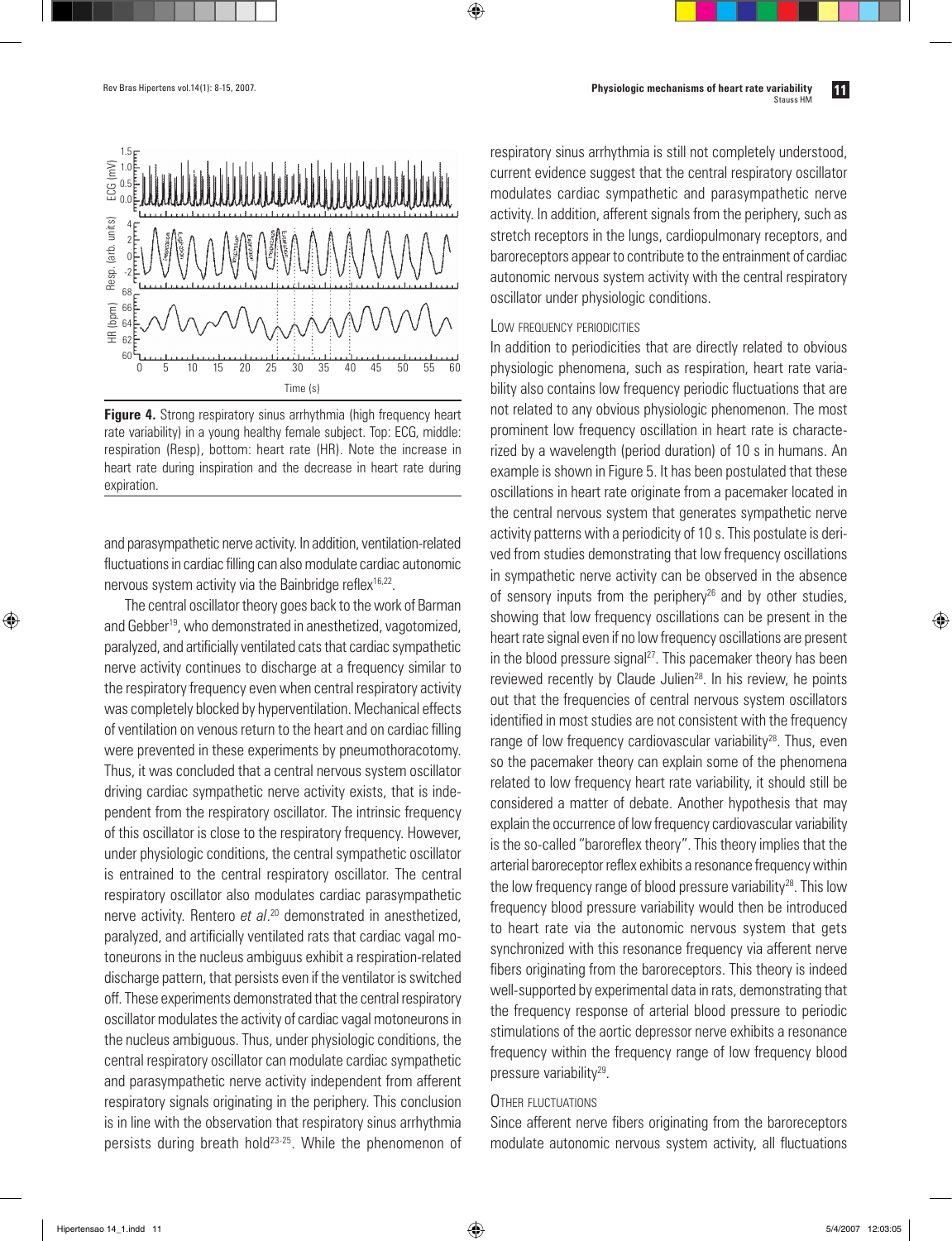**Physiologic mechanisms of heart rate variability**<br> **12** Physiologic mechanisms of heart rate variability Stauss HM



**Figure 5.** Pronounced low frequency heart rate variability in a middleage male subject. From top to bottom: ECG, respiration (Resp), mean arterial blood pressure (MAP), and heart rate (HR). Note the prominent heart rate fluctuation with a period duration of 10-15 seconds. These heart rate fluctuations are not related to respiration (shown in the second panel).

in arterial blood pressure may cause likewise fluctuations in heart rate. Based on these considerations, it is obvious, that all sources of blood pressure variability can also be sources of heart rate variability. Different blood pressure control systems that can elicit blood pressure variability have been reviewed recently<sup>30</sup>. Although it has been demonstrated in rats that the renin-angiotensin system can elicit very low frequency (< 0.2 Hz) blood pressure variability<sup>31-34</sup>, its impact on blood pressure variability in humans is still unknown<sup>30</sup>. In rats, blood flow autoregulation by myogenic vascular function can cause very low frequency  $\left($  < 0.2 Hz) blood pressure variability<sup>35-39</sup>. Studies on the dynamic properties of cerebral blood flow autoregulation in humans<sup>40-44</sup> suggest that the frequency range of blood pressure variability that is affected by myogenic vascular function in humans is located below  $\sim$  0.15 Hz and thus, includes the low frequency and very low frequency components. Especially, the study by O'Leary *et al*. 44 is of importance, because these investigators performed transfer function analysis between mean blood pressure and total peripheral resistance. The gain of this transfer function can be seen as an index of myogenic vascular function of the whole circulation. At frequencies below 0.2 Hz, changes in mean blood pressure were followed by a directionally similar change in total peripheral resistance as would be expected from myogenic vascular function<sup>44</sup>. Finally, in rats and mice, the endothelial-derived nitric oxide system affects very low frequency (0.02-0.2 Hz) and low frequency (0.2-0.6 Hz) blood pressure variability<sup>45-48</sup>. However, it has been questioned

if blood pressure variability is affected by endothelial-derived nitric oxide in humans<sup>49,50</sup>. Because blood pressure variability can be translated into heart rate variability via the baroreceptor reflex, one may hypothesize that the blood pressure regulating systems discussed above also affect heart rate variability. However, systematic studies investigating this possibility are currently lacking.

# **IMPORTANCE OF TIME DELAYS IN AUTONOMIC SINGAL TRANSDUCTION**

 $\bigoplus$ 

Because heart rate in patients with cardiac transplantation is almost constant and heart rate variability is practically lost, one can conclude that the autonomic nervous system is the single most important factor mediating heart rate variability. Figure 3 demonstrates that a major difference in sympathetic and parasympathetic modulation of sinus node function is that sympathetic effects depend on formation of the second messenger cAMP, whereas parasympathetic effects do not require formation of any second messenger. M2-muscarinig receptors can directly change the hyperpolarizing potassium current  $I_{\kappa}$  by acting on acetylcholine-dependent potassium channels  $(K_{\text{act}})$ . Thus, sympathetic-mediated heart rate fluctuations can only occur, if intracellular cAMP concentrations fluctuate at the same rate. This in turn, depends on formation of cAMP by adenylyl cyclase and its breakdown by phosphodiesterase. Adenylyl cyclase and phosphodiesterase impose considerable time delays on the initiation and termination of sympathetic actions on the sinus node. As a result, sympathetic-mediated fluctuations in heart rate are slow, whereas parasympathetic-mediated heart rate variability can occur at a much faster rate. Experimental evidence for this assumption comes from a study, in which the hypothalamic paraventricular nucleus, from which direct pathways project to the nucleus ambiguous (cardiac parasympathetic origin) and to the intermediolateral cell column of the spinal cord (origin of the peripheral sympathetic nervous system), was electrically stimulated at different frequencies in conscious rats<sup>51</sup>. This stimulation procedure elicited simultaneous sympathetic and parasympathetic activation. During â<sub>1</sub>-adrenergic receptor blockade (sympathetic signal transduction blocked, parasympathetic signal transduction intact), all stimulation frequencies (up to 2.0 Hz) were translated into corresponding heart rate oscillations. However, during muscarinic receptor blockade (parasympathetic signal transduction blocked, sympathetic signal transduction intact) stimulation-induced heart rate oscillations were markedly reduced at stimulation frequencies above 0.2 Hz<sup>51</sup>. These findings are in line with the assumption that sympathetic modulation of sinus node function is slower than parasympathetic modulation because sympathetic modulation of sinus node function is delayed by synthesis and breakdown of cAMP.

◈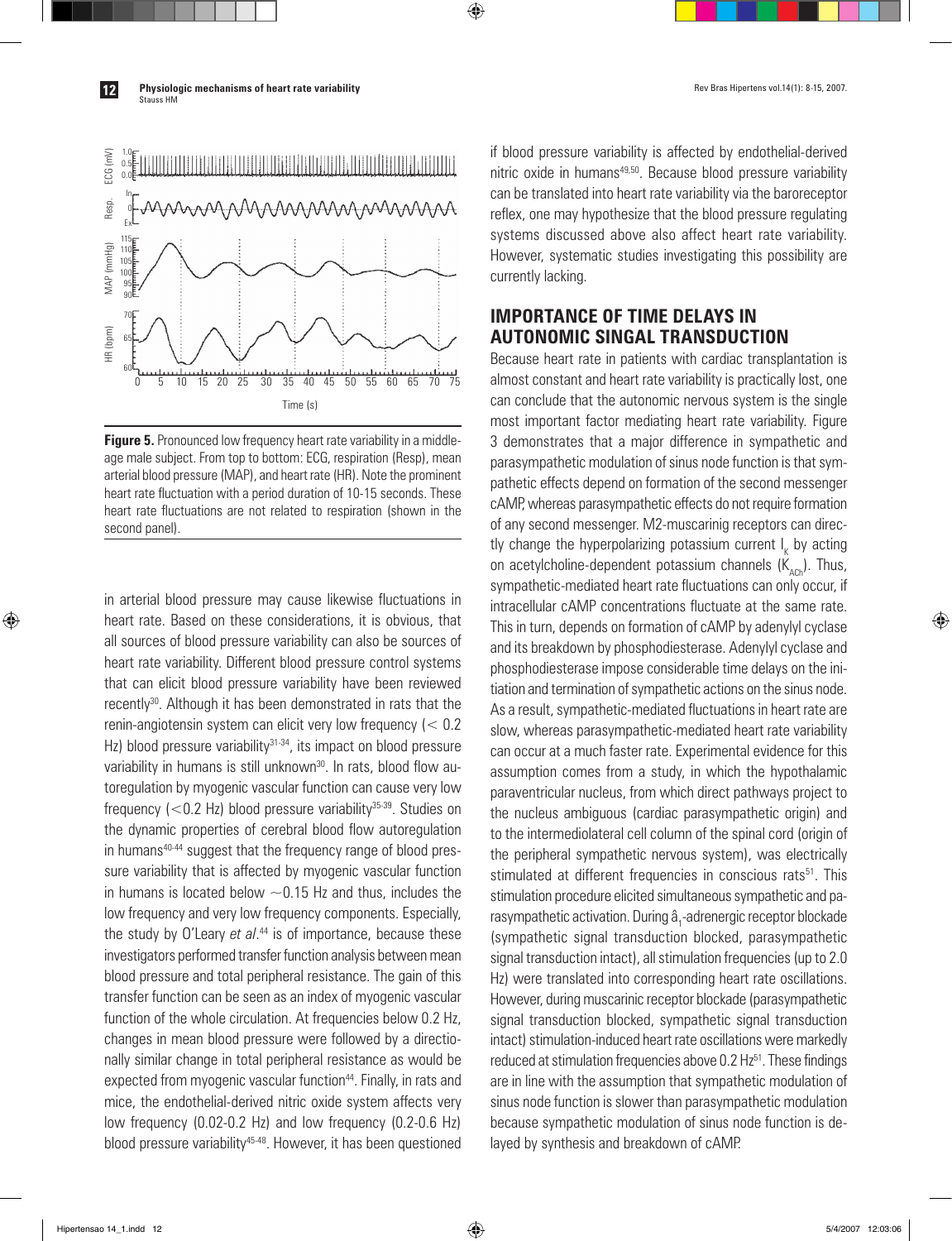# **HEART RATE SPECTRAL ANALSYIS AS INDICATOR OF CARDIAC AUTONOMIC BALANCE**

Due to the different response times for sympathetic and parasympathetic control of sinus node function, it is not surprising, that attempts have been made to use heart rate variability to assess "cardiac sympathetic and parasympathetic nerve activity". The idea is that high frequency (respiration related) heart rate variability reflects "cardiac parasympathetic nerve activity" and low frequency heart rate variability represents "cardiac sympathetic and parasympathetic nerve activity". However, absolute changes in heart rate, resulting from autonomic activity directed to the sinus node, also depend on cardiac autonomic responsiveness. This includes receptor density, density of ion channels regulating the membrane potential of the sinus node cells, intracellular Ca++ handling, and others. Therefore, it is generally accepted that *heart rate variability cannot serve as a surrogate measure for "cardiac autonomic nerve activity"*. However, heart rate variability can be very useful to study acute perturbations of cardiac autonomic activity, such as during orthostatic tilt<sup>52</sup>. The technique usually employed with this regard is called power spectral analysis. Mathematical algorithms (fast Fourier transform, autoregressive modeling etc.) can be used to generate 2-dimensional diagrams (power spectra) with the frequency of the oscillatory components of heart rate variability on the x-axis and a measure for the amplitude of the oscillatory components (so-called spectral power) plotted on the y-axis. Using this technique, it is possible to determine the spectral power (a measure for the amplitude) of the low frequency and high frequency components of heart rate variability. An acute increase in cardiac sympathetic nerve activity, such as in response to mental stress<sup>53</sup>, is likely to increase low frequency spectral power, but may not affect high frequency spectral power, because the heart rate response to sympathetic activity is too sluggish to respond at high frequencies. High frequency spectral power may however increase during cardiac parasympathetic activation, such as postprandial after a meal<sup>54</sup>, because parasympathetic control of heart rate can occur relatively fast.

Heart rate responses to autonomic inputs depend on cardiac autonomic responsiveness, which can change in response to chronically altered cardiac autonomic tone. Therefore, heart rate spectral analysis cannot be used to assess chronic alterations in sympathetic or parasympathetic nervous system activity. For example, reduced heart rate variability in patients with heart failure<sup>2</sup> may not be due to alterations in cardiac autonomic activity but to reduced autonomic responsiveness of the failing heart. Thus, the current view is that heart rate spectral analysis can assess cardiac autonomic balance<sup>52,53,55</sup>, rather than "cardiac autonomic tone"56. Evidence for this view comes

from experiments were autonomic balance was disturbed by  $interv$ entions, such as orthostatic tilt $57$ , nitroglycerin-induced hypotension<sup>57</sup>, coronary artery occlusion<sup>55</sup>, mental arithmetic stress<sup>55</sup>, or exercise<sup>55</sup>. All these acute interventions, that are known to increase sympathetic nerve activity, also increase low frequency heart rate variability. Thus, acute perturbations of sympathetic nervous system activity are indeed reflected in alterations in low frequency heart rate variability.

⊕

This concept is further supported by experiments using pharmacological interventions<sup>58</sup>. Ganglionic blockade (trimethaphan), that eliminates sympathetic and parasympathetic outflow to the periphery, has been demonstrated to significantly reduce low frequency and high frequency heart rate variability in humans<sup>59</sup>. Similarly, muscarinic receptor blockade (atropine) almost abolishes low frequency and high frequency spectral power of heart rate58,60,61, indicating that cardiac parasympathetic nerve activity plays a major role in modulating low and high frequency components of heart rate variability in humans.

However, it is important to point out, that the effects of autonomic receptor blockers depend on the baseline level of autonomic nervous system activity. For example, â<sub>1</sub>-adrenergic receptor blockade (propranolol) did not elicit significant effects on low or high frequency spectral power of heart rate in subjects resting in the supine position $61$ , because baseline sympathetic nerve activity is low under these conditions. However, if the beta blocker was administered in the standing position, when sympathetic activity is elevated in response to the orthostatic challenge, a significant reduction in low frequency, but no change in high frequency spectral power of heart rate was observed $61$ . Again, this finding indicates that sympathetic control of sinus node function is slow and only affects the low frequency components of heart rate variability.

Exercise training can have pronounced effects on autonomic nervous system activity. Endurance-trained athletes typically have lower resting heart rates owing to increased cardiac parasympathetic and reduced sympathetic nervous system activity. The effect of these exercise-induced alterations in autonomic nervous system activity has been studied in marathon runners, living and training in the Andeans at an altitude of 4220 m<sup>62</sup>. Resting heart rate in these athletes was in the range of 55-60 bpm compared to 70-75 bpm in a sedentary control group living at the same altitude, indicating high resting parasympathetic tone in the trained subjects. While low frequency heart rate variability was not different between sedentary and trained subjects, high frequency spectral power of heart rate was almost 5 times greater in trained subjects than in the sedentary control group. As a result, resting total heart rate variability (expressed as variance of the heart rate time series) was doubled in the trained subjects. Six to eight hours after a marathon competition,

◈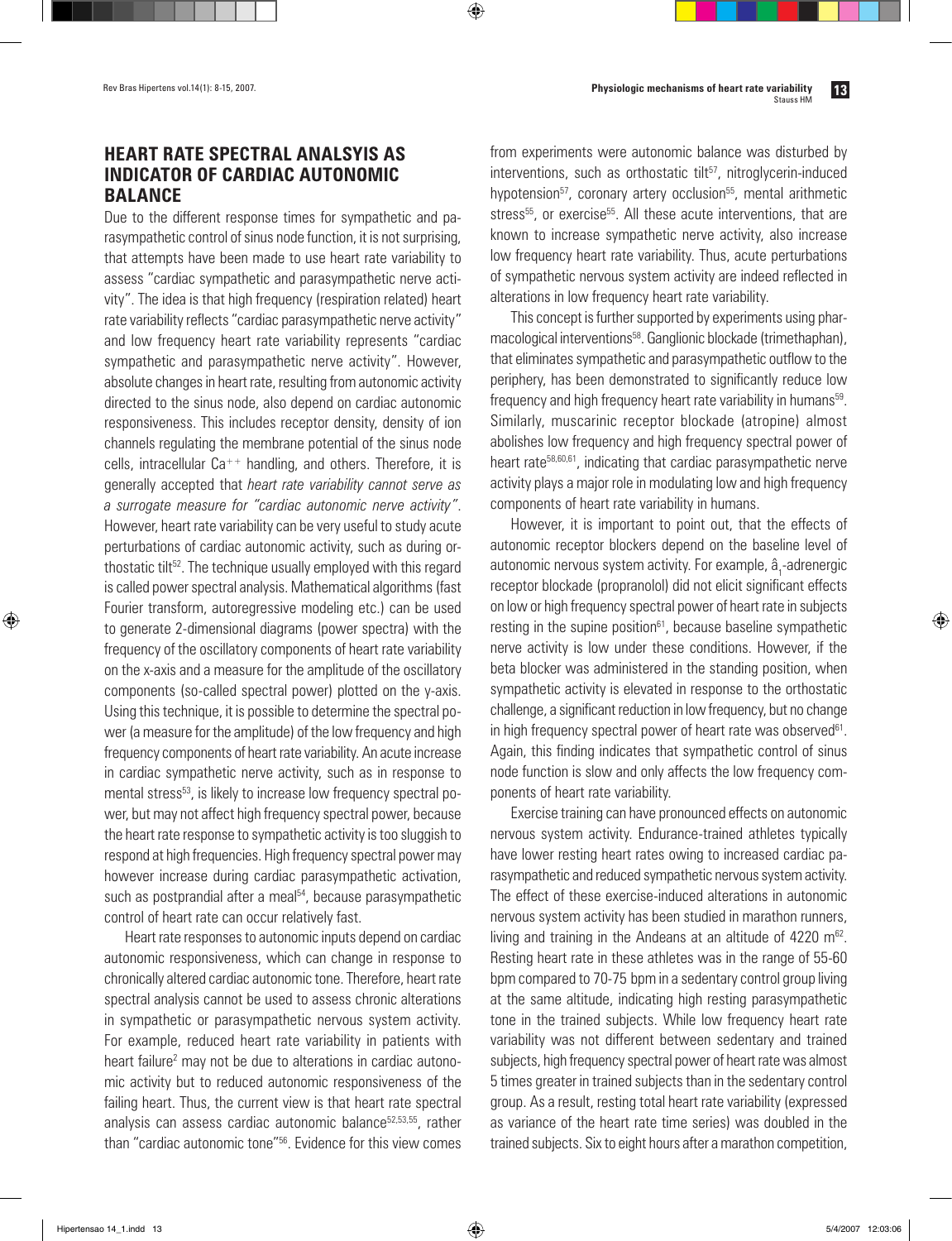**Physiologic mechanisms of heart rate variability**<br> **14.** Physiologic mechanisms of heart rate variability<br> **14.** Physiologic mechanisms of heart rate variability

Stauss HM

absolute spectral power of low and high frequency heart rate variability were not different than before the race. However, total heart rate variability was markedly reduced 6-8 h after the marathon. Therefore, it may be more insightful to express spectral powers relative to total heart rate variability instead of absolute units. If expressed in relative units low frequency heart rate variability was significantly elevated 6-8 h after the marathon competition and returned to baseline levels 20-24 h after the race. Similarly, 6-8 h after the marathon the ratio of low frequency to high frequency spectral power (LF/HF ratio) was 6 times higher than before the race and returned to baseline levels within 20-24 h. The authors interpreted these results as a temporary "sympathetic predominance" following the marathon competition<sup>62</sup>. However, it needs to be pointed out, that the correct interpretation of parameters indirectly derived from heart rate variability, such as relative spectral powers and LF/HF ratio, is still a matter of debate<sup>63-65</sup>.

### **CONCLUSION**

◈

Heart rate variability is defined as variations in normal RR-intervals, defined as time intervals between adjacent QRS complexes resulting from sinus node depolarizations<sup>1</sup> and should not be confused with cardiac arrhythmias. These variations in normal RR-intervals are almost exclusively due to modulation of sinus node function by cardiac autonomic nervous system activity. Due to the cellular mechanisms involved in sympathetic and parasympathetic signal transduction, the sinus node responds faster to parasympathetic than to sympathetic inputs. Therefore, fast fluctuations in heart rate (at the frequency of respiration) are exclusively mediated by the parasympathetic nervous system, whereas both branches of the autonomic nervous system can elicit slower fluctuations ( $\sim$  0.1 Hz) in heart rate. Based on these concepts, low frequency (LF) and high frequency (HF) components of heart rate variability as well as the LF/HF ratio are frequently used to assess cardiac "sympatho-vagal balance". It is important to consider that parameters derived from heart rate variability depend on (1) central nervous system processing of afferent inputs from the periphery; (2) autonomic outflow from the central nervous system; (3) peripheral nerve conduction; (4) autonomic receptors; (5) intracellular signal transduction; and (6) end-organ responsiveness. Thus, alterations in heart rate variability in disease states, with ageing, in response to exercise training, or in other conditions can be mediated by any combination of these factors.

### **REFERENCES**

Task Force of the European Society of Cardiology and the North American Society of Pacing and Electrophysiology. Heart rate variability: standards of measurement, physiological interpretation and clinical use. Task Force of the European Society of Cardiology and the North American Society of Pacing and Electrophysiology. *Circulation* 1996;93:1043-65.

2. Kleiger RE, Miller JP, Bigger JT, Jr., Moss AJ. Decreased heart rate variability and its association with increased mortality after acute myocardial infarction. *Am J Cardiol* 1987;59:256-62.

⊕

- 3. Schroeder EB, Liao D, Chambless LE, Prineas RJ, Evans GW, Heiss G. Hypertension, blood pressure, and heart rate variability: the Atherosclerosis Risk in Communities (ARIC) study. *Hypertension* 2003;42:1106-11.
- 4. Van Hoogenhuyze D *et al*. Reproducibility and relation to mean heart rate of heart rate variability in normal subjects and in patients with congestive heart failure secondary to coronary artery disease. *Am J Cardiol* 1991;68:1668-76.
- 5. Schroeder EB *et al*. Diabetes, glucose, insulin, and heart rate variability: the Atherosclerosis Risk in Communities (ARIC) study. *Diabetes Care* 2005;28:668-74.
- 6. Kataoka M, Ito C, Sasaki H, Yamane K, Kohno N. Low heart rate variability is a risk factor for sudden cardiac death in type 2 diabetes. *Diabetes Res Clin Pract* 2004;64:51-8.
- 7. Burger AJ, Charlamb M, Weinrauch LA, D'Elia JA. Short- and long-term reproducibility of heart rate variability in patients with long-standing type I diabetes mellitus. *Am J Cardiol* 1997;80:1198-202.
- 8. Christensen JH, Toft E, Christensen MS, Schmidt EB. Heart rate variability and plasma lipids in men with and without ischaemic heart disease. *Atherosclerosis* 1999;145:181-6.
- 9. Lanza GA *et al*. Relation of heart rate variability to serum levels of C-reactive protein in patients with unstable angina pectoris. *Am J Cardiol* 2006;97:1702-6.
- 10. Gottsater A, Ahlgren AR, Taimour S, Sundkvist G. Decreased heart rate variability may predict the progression of carotid atherosclerosis in type 2 diabetes. *Clin Auton Res* 2006;16:228-34.
- 11. Chen JL, Chiu HW, Tseng YJ, Chu WC. Hyperthyroidism is characterized by both increased sympathetic and decreased vagal modulation of heart rate: evidence from spectral analysis of heart rate variability. *Clin Endocrinol (Oxf)* 2006;64:611-6.
- 12. Huikuri HV, *et al*. Heart rate variability and progression of coronary atherosclerosis. *Arterioscler Thromb Vasc Biol* 1999;19:1979-85.
- 13. Sands KE, Appel ML, Lilly LS, Schoen FJ, Mudge GH, Jr., Cohen RJ. Power spectrum analysis of heart rate variability in human cardiac transplant recipients. *Circulation* 1989;79:76-82.
- 14. Hutter OF, Trautwein W. Vagal and sympathetic effects on the pacemaker fibers in the sinus venosus of the heart. *J Gen Physiol* 1956;39:715-33.
- 15. Malpas SC. What sets the long-term level of sympathetic nerve activity: is there a role for arterial baroreceptors? *Am J Physiol Regul Integr Comp Physiol* 2004;286:R1-R12.
- 16. Barbieri R, Triedman JK, Saul JP. Heart rate control and mechanical cardiopulmonary coupling to assess central volume: a systems analysis. *Am J Physiol Regul Integr Comp Physiol* 2002;283:R1210-20.
- 17. Saul JP, Berger RD, Albrecht P, Stein SP, Chen MH, Cohen RJ. Transfer function analysis of the circulation: Unique insights into cardiovascular regulation. *Am. J. Physiol* 1991;261:H1231-H45.
- 18. Saul JP, Berger RD, Chen MH, Cohen RJ. Transfer function analysis of autonomic regulation. II. Respiratory sinus arrhythmia. *Am. J. Physiol* 1989;256:H153-H61.
- 19. Barman SM, Gebber GL. Basis for synchronization of sympathetic and phrenic nerve discharges. *Am J Physiol* 1976;231:1601-7.
- 20. Rentero N, Cividjian A, Trevaks D, Pequignot JM, Quintin L, McAllen RM. Activity patterns of cardiac vagal motoneurons in rat nucleus ambiguus. *Am J Physiol Regul Integr Comp Physiol* 2002;283:R1327-R34.
- 21. Patterson SW, Starling EH. On the mechanical factors which determine the output of the ventricles. *J Physiol* 1914;48:357-9.
- 22. Hakumaki MO. Vagal and sympathetic efferent discharge in the Bainbridge reflex of dogs. *Acta Physiol Scand* 1972;85:414-7.
- 23. Clynes M. Respiratory sinus arrhythmia: laws derived from computer simulation. *J Appl Physiol* 1960;15:863-74.
- 24. Davies CT, Neilson JM. Sinus arrhythmia in man at rest. *J Appl Physiol* 1967;22:947-55.
- 25. Hirsch JA, Bishop B. Respiratory sinus arrhythmia in humans: how breathing pattern modulates heart rate. *Am J Physiol* 1981;241:H620-H9.
- 26. Montano N, Gnecchi-Ruscone T, Porta A, Lombardi F, Malliani A, Barman SM. Presence of vasomotor and respiratory rhythms in the discharge of single medullary neurons involved in the regulation of cardiovascular system. *J Auton Nerv Syst* 1996;57:116-22.
- 27. Cooley RL, *et al*. Evidence for a central origin of the low-frequency oscillation in RR-interval variability. *Circulation* 1998;98:556-61.
- 28. Julien C. The enigma of Mayer waves: Facts and models. *Cardiovasc Res* 2006;70:12-21.
- 29. Bertram D, Barres C, Cuisinaud G, Julien C. The arterial baroreceptor reflex of the rat exhibits positive feedback properties at the frequency of Mayer waves. *J. Physiol (Lond)* 1998;513:251-61.